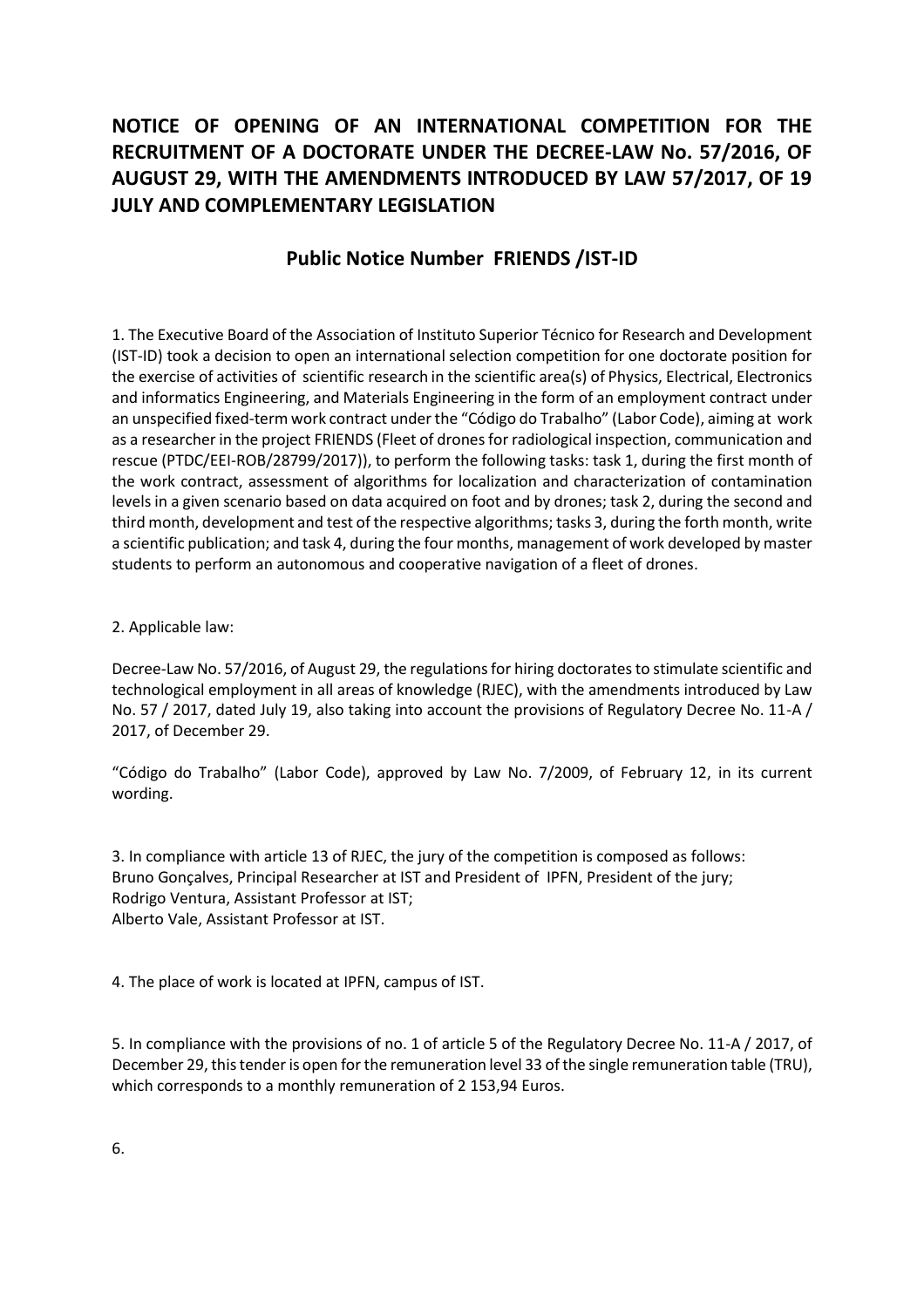6.1 Decree Law no. 57/2016, of August 29, which approved the regulations for hiring doctorates to stimulate scientific and technological employment in all areas of knowledge (RJEC), is an enabling norm for this international selection competition.

6.2 The opening of this competition is intended for the selection of a doctorate's place for the exercise of scientific research activity under an unspecified fixed-term work contract under the "Código do Trabalho" (Labor Code) approved by Law No. 7/2009, of February 12, in its current wording, being the basis of contracting the execution of a service determined, precisely defined and non-durable, being the contracting necessarily financed regardless of its provenance.

6.3 The maximum duration of the unspecified fixed-term work contract is the duration of the especific task of the project supporting it, and which is, expectedly,4 months.

6.4 Termination of the financing, termination of the project or completion of the tasks that are the subject of this competition shall determine the expiration of the contract that will operate with the communication referred to in article 345 (1) of the "Código do Trabalho"(Labor Code), meaning that the employer shall notify the termination of the contract to the employee, at least seven, 30 or 60 days in advance, according to whether the contract lasted up to six months, six months to two years, or per longer period."

7. The competition is open for national candidates, foreigners and stateless persons who hold the degree of "Doutor" or hold the recognition of that degree under the terms of the Decree-Law  $n<sup>o</sup>$ 66/2018, of August 16, in a branch of knowledge or specialty that covers the scientific areas of Physics, Electrical, Electronics and informatics Engineering, and Materials Engineering, or related scientific area, and are also holders of a scientific and professional curriculum that reveals an adequate profile to the activity to be developed.

8. Formalization of applications:

8.1 Applications are formalized by means of an application form, made available at [http://ist](http://ist-id.pt/concursos/emprego-cientifico-projetos/)[id.pt/concursos/emprego-cientifico-projetos/](http://ist-id.pt/concursos/emprego-cientifico-projetos/) electronic address, addressed to the President of Instituto Superior Técnico Association for Research and Development (IST-ID), stating the identification of this notice, full name, affiliation, number and date of identity card, Citizen Card, or number identification number, date and place of birth, marital status, profession, residence and contact address, including e-mail address and telephone contact.

The recognition of the degree of "Doutor" should be obtained by the date of the act of contracting.

8.2 The application shall be accompanied by documents proving the conditions laid down in point 7 for admission to this invitation to tender, in particular:

a) Copy of certificate or diploma;

b) "Tese de doutoramento" or equivalent document(s) that determined the award of the academic degree of "Doutor";

c) Detailed curriculum vitae, structured in accordance with the items in points 12 and 14, indicating the works, and adding a copy of them, that the candidate considers most relevant to each of the items in points 12 and 14;

d) Scientific project, focusing on the development of algorithms for the detection, localization, characterization and validation of contamination levels of a scenario based on data acquired by radiological sensors installed on drones;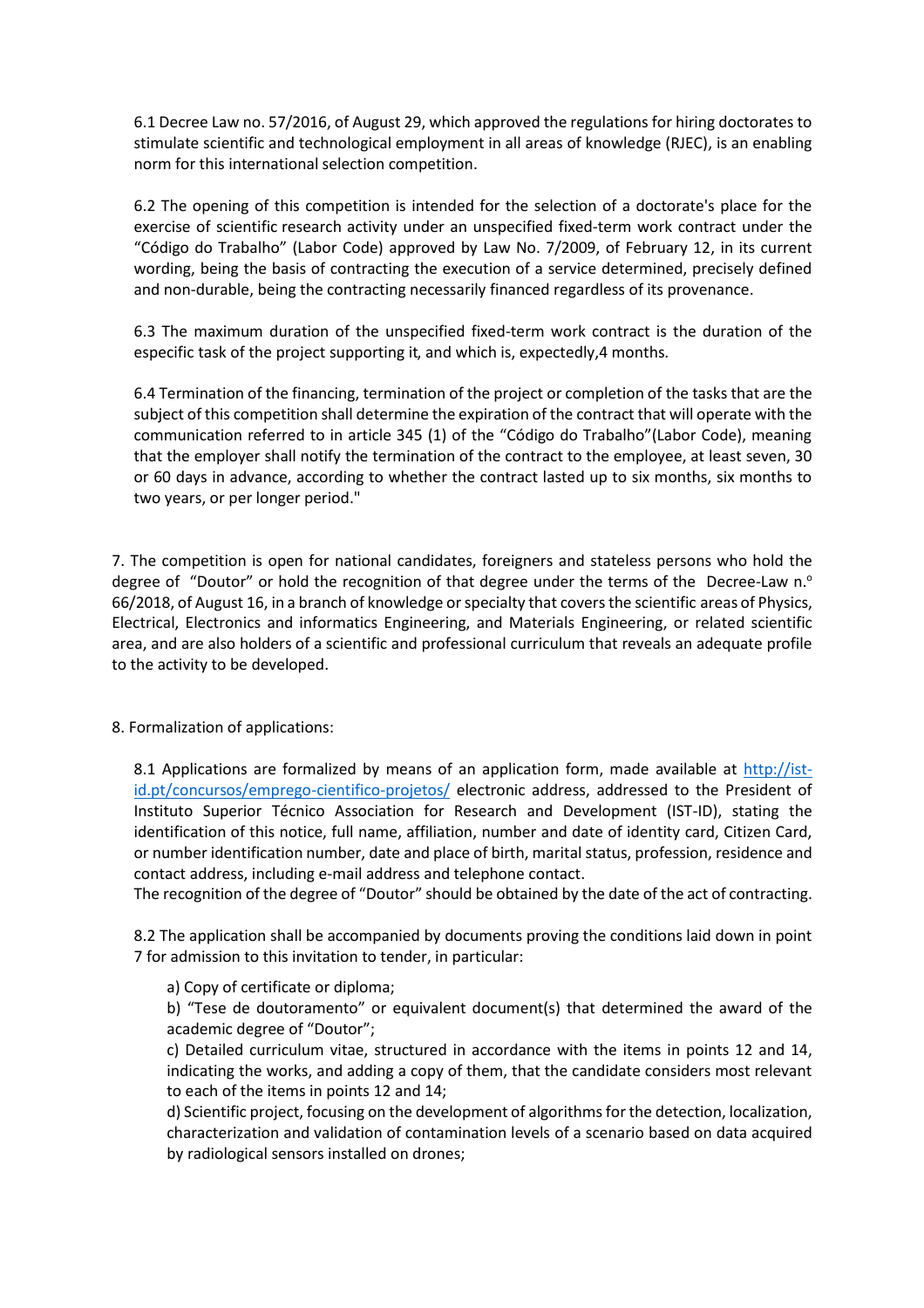e) Other documents that the candidate justifies to be relevant to the analysis of his/her application.

8.3 Applicants submit the documents referred to in 8.1 and 8.2 in PDF format at the electronic address above indicated, issued up to the last day of the tender opening period, which is fixed at 15 working days after publication of this Notice. An applicant may, by reason of the impossibility or excessive costs of sending any of the documents referred to in 8.1 and 8.2 by e-mail, deliver them on physical support, respecting the above date, by registered mail with acknowledgment of receipt to the address postal service "Av. Rovisco Pais, 1. 1049-003 Lisboa" or by hand at IST-ID Human Resources Division. Not being accepted the justification of the candidate for the delivery of documents only in physical format, the President of the Jury will give a reasonable time to present them also in digital support.

8.4 The application and documents may be submitted in Portuguese or English, although the President of the Jury, and when a member of the Jury is a non-native Portuguese speaker, may request that, within a reasonable time, the candidate translates into English a document previously presented in Portuguese.

9. By decision of the President of IST-ID, candidates who do not comply with the provisions of point 8 are not admitted to the competition. Candidates who do not submit the application using the form or who do not deliver all the documents referred to in points 8.2 (a) to (d) or who present them unreadable, incorrectly completed, or invalid are eliminated. The jury is also entitled to require any candidate, in case of doubt and for the purposes of admission to competition, to present documentary evidence of the declarations in the submitted documents.

10. Approval on absolute merit:

10.1 The Jury will deliberate on its approval or rejection on absolute merit, by a justified vote where no abstentions are admitted.

10.2 A candidate is considered approved on absolute merit when he/she obtains a favorable vote of more than half of the members of the jury.

10.3 Candidates who have a scientific and curricular path relevant to the scientific area(s) of the competition and taking into account their suitability for the additional weighting criteria identified in 14.5 will be approved on absolute merit.

10.4 The unfavorable vote to approval on absolute merit can still be justified by the failure to fulfill the following circumstance:

a) the Scientific Project prepared by the candidate is shown to be clearly insufficient and misaligned with the scientific area (s), suffering from serious inaccuracies or not supported by previous work of the candidate.

11. According to article 5 of RJEC, the selection is made through the evaluation of the scientific and curricular path of the candidates.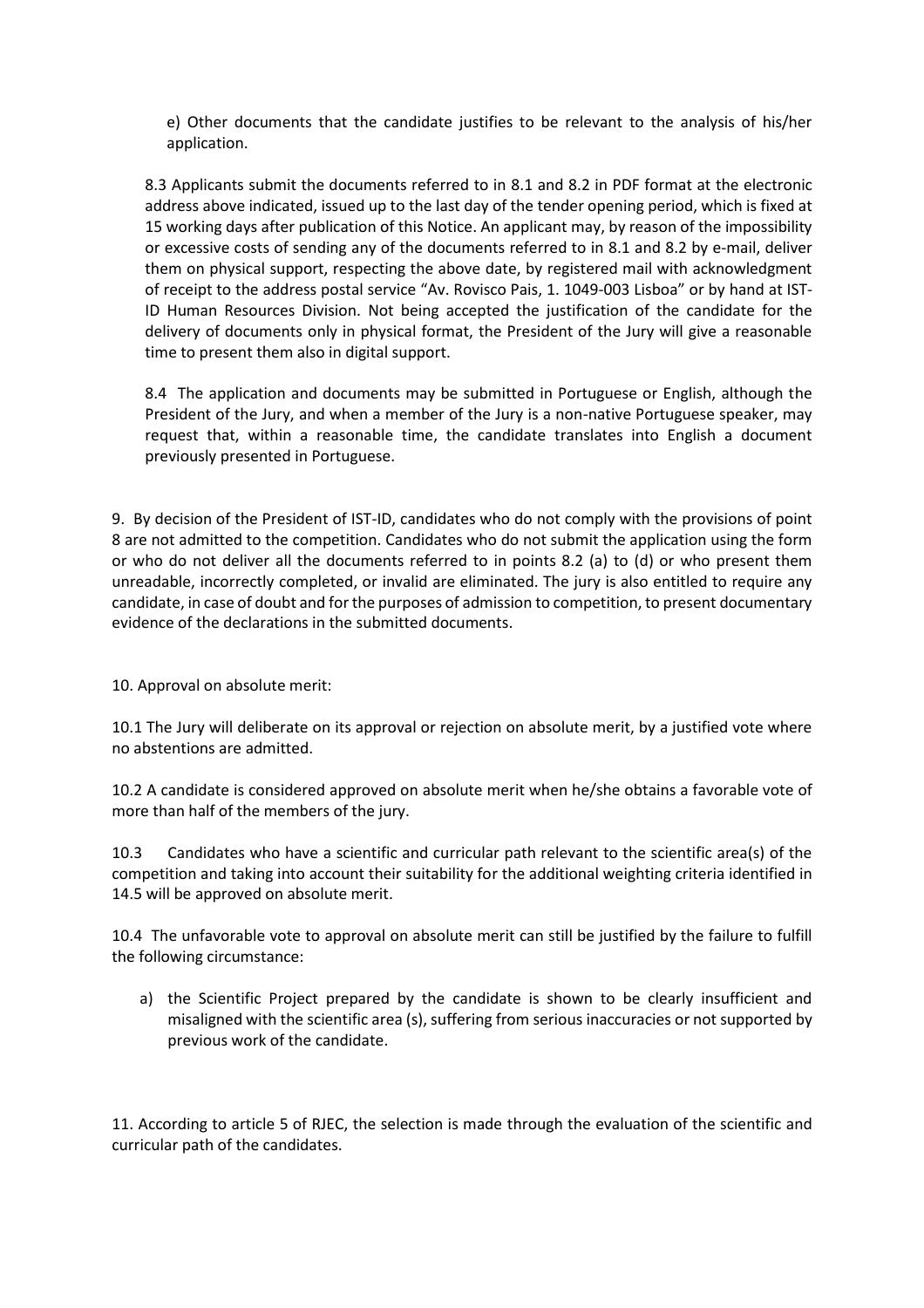- 12. The evaluation of the scientific and curricular path focuses on relevance, quality and timeliness:
	- a) of the scientific, technological, academic, cultural or artistic production during the last five years and considered more relevant by the candidate;
	- b) of the applied or practice-based research activities developed over the last five years and considered as having the greatest impact by the candidate;
	- c) of the activities of extension and dissemination of knowledge developed during the last five years, in particular in the context of promoting the culture and scientific practices considered by the candidate to be of greater relevance;
	- d) of the activities of science, technology and innovation programs management or of the experience in observing and monitoring the scientific and technological system or higher education, in Portugal or abroad.

13. The period of five years referred to in the preceding paragraph may be increased by the jury, at the request of the candidate, when justified on grounds of suspension of scientific activity for socially protected reasons, namely for reasons of parental leave, prolonged serious illness, and other situations of unavailability for work legally protected.

14. The assessment criteria are set out in this entry, with the option mentioned in point 14.5, with particular emphasis on the curriculum vitae and the contributions considered to be of higher relevance by the candidate in the last 5 years:

14.1. Quality of the scientific, technological, cultural or artistic production, considered more relevant by the candidate, and relevant to the project to be developed, which was given a weighting factor of 40% considering:

i) Scientific publications: a parameter which takes into account books, chapters of books, articles in scientific journals and international conference proceedings of which the applicant was the author or co-author, considering:

- its nature;
- its impact;
- the scientific / technological level and innovation;
- diversity and multidisciplinarity;
- international collaboration;
- the importance of contributions to the advancement of the current state of knowledge;

• the importance of the works that have been selected by the candidate as most representative, in particular as regards their contribution to the development and evolution of the scientific area for which the competition is open.

ii) Creation and strengthening of laboratory resources: a parameter that takes into account the participation and coordination of initiatives by the candidate that have resulted in the creation or reinforcement of laboratory infrastructure of an experimental and / or computational nature in support of research.

iii) Recognition by the international scientific community: a parameter that takes into account: • prizes from scientific societies;

- editorial activities in scientific journals;
- participation in editorial bodies of scientific journals;
- coordination and participation in program committees of scientific events;
- invited lectures in scientific meetings or in other institutions;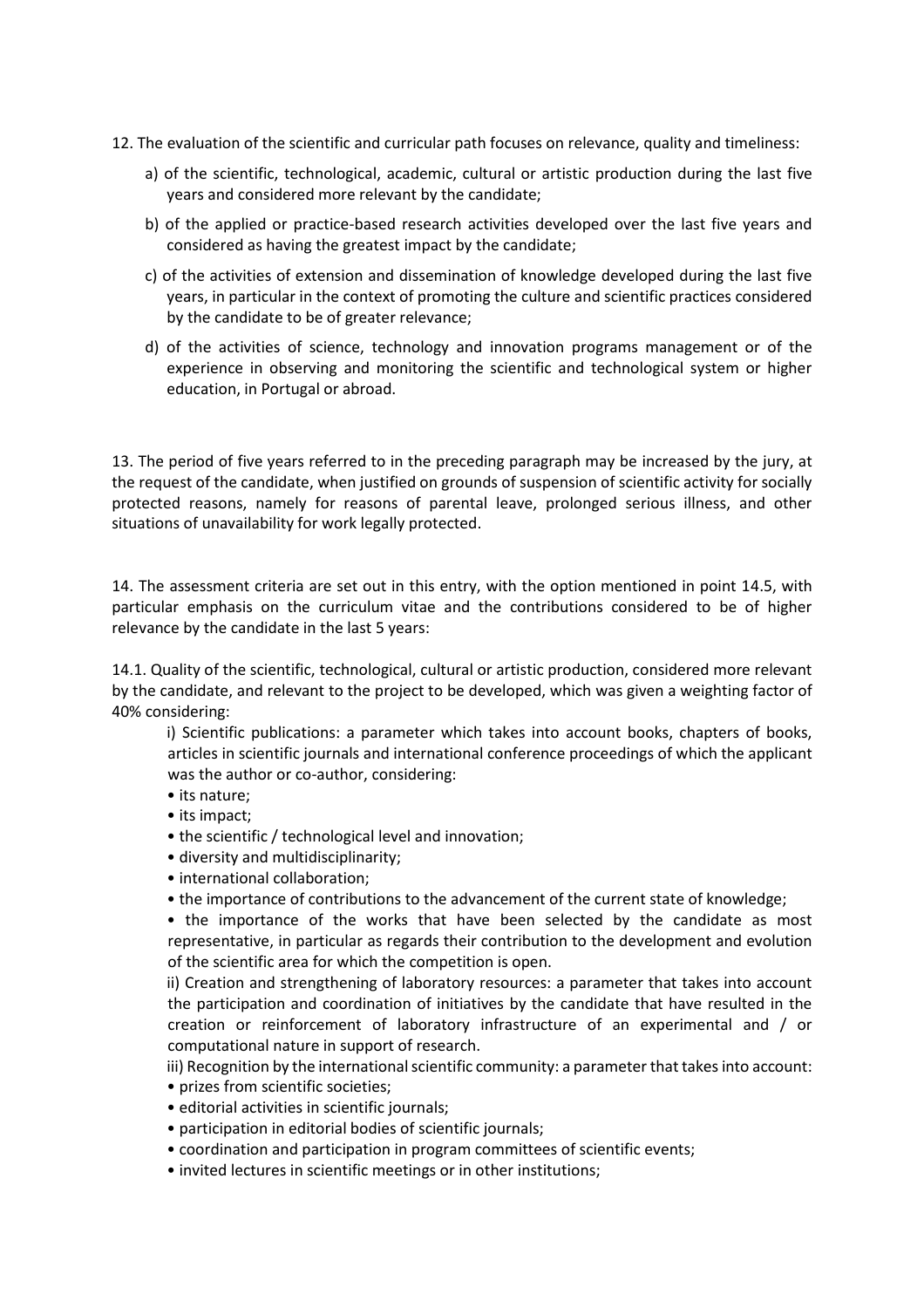• participation as a member of competitive admission scientific societies and other similar distinctions.

iv) Authorship and co-authorship of patents, models and industrial designs, taking into account their nature, territorial scope, technological level and the results obtained.

v) Coordination and participation in scientific projects: a parameter that takes into account the participation and coordination of scientific projects by the candidate, subject to competitive bidding, considering:

• the territorial scope and its size;

• the technological level and the importance of the contributions;

• innovation and diversity.

vi) Dynamization of scientific activity: a parameter that takes into account the capacity of coordination and leadership of research teams demonstrated by the candidate.

vii) Accompaniment and orientation of students, trainees and research fellows: a parameter that takes into account the supervision of doctoral students, master's and undergraduate students, trainees and research fellows taking into account the number, quality, scope and scientific / technological impact of the resulting publications, theses, dissertations and final course papers, distinguishing especially the awarded works and the international recognition.

14.2. Activities of applied or practice-based research, considered to be of greatest impact by the candidate, and relevant to the project to be developed, which was given a weighting factor of 40% considering:

i) Vocational training actions: a parameter which takes into account the participation and coordination of technological training actions aimed at enterprises and the public sector, taking into account their nature, technological intensity and results achieved.

ii) Provision of services and integrated consultancy in the institutional mission: a parameter that takes into account participation in activities involving the business community and the public sector, taking into account the type of participation, size, diversity, technological intensity and innovation.

iii) Design, project and production of scientific outputs: a parameter which takes into account the value of the Institute's activities of relevant professional experience.

14.3. Activities of extension and dissemination of knowledge, particularly in the context of the promotion of culture and scientific practices, considered of greater relevance by the candidate, and relevant to the project to be developed, which was given a weighting factor of 10% considering:

i) Industrial and intellectual property;

ii) Publications of scientific and technological outreach: parameter that takes into account the articles in magazines and national conferences and other publications of scientific and technological diffusion, taking into account their professional and social impact.

iii) Services to the scientific community and to society: a parameter that takes into account the participation and coordination of scientific and technological dissemination initiatives and taking into account the nature and results achieved by them when carried out towards:

• the scientific community, including the organization of conferences and conferences;

- the media;
- companies and the public sector.

14.4. Contribution to activities related to the management of science, technology and innovation programs, or experience in the observation and monitoring of the scientific and technological system or higher education, in Portugal or abroad, and relevant to the project to be developed, with a weighting factor of 10% considering:

i) Positions in boards of the university, school, or research unit: a parameter that takes into account the nature and the responsibility of the position.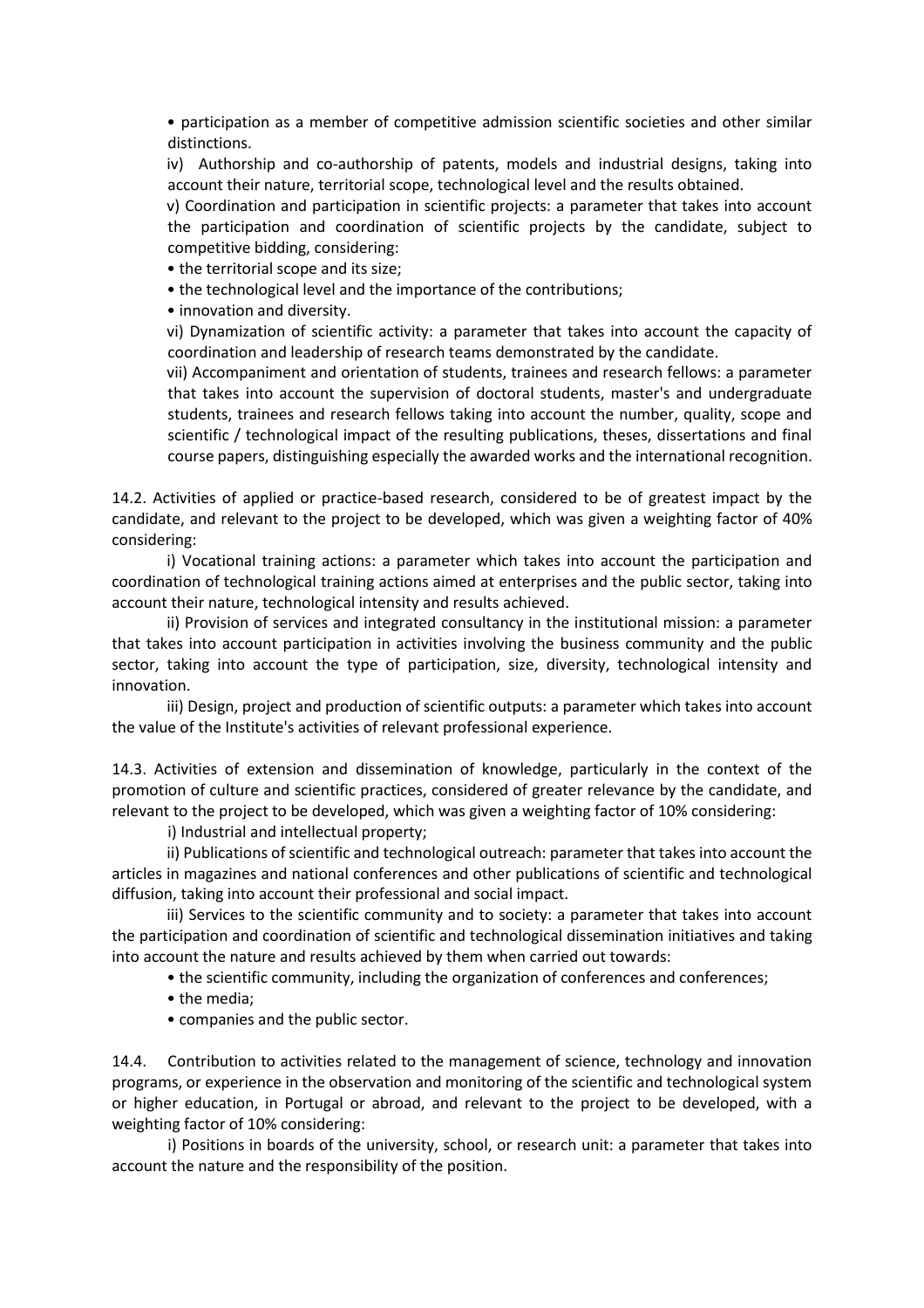ii) Other positions: parameter that takes into account the exercise of positions in national and international scientific organizations.

14.5. In weighing the evaluation criteria listed in paragraphs 14.1 to 14.4, each jury member may consider the following additional parameters under the following conditions:

- 14.5.1.a relevance and quality of the scientific project proposed in/for cooperative robotics with a fleet of drones equipped with different types of sensors;
- 14.5.1.b contribution to the development and evolution of themes (1) autonomous and cooperative navigation of a fleet of autonomous drones, covering the area in an optimal way, in closed loop with the real-time construction of the contamination map, while maintaining exposure of the drones to radiation at a safe level, (2) real-time mapping of the scenario with the quantification of the contamination levels, and (3) assuring an effective and resilient wireless data communication among the drones and with the ground station.

15. The jury may decide to select up to 3 candidates who will be called to hold a session presenting the results of their investigation, following which the jury members should stimulate an open debate on its content and innovative character. This presentation session does not constitute a selection method and is not classified, aiming merely to obtain explanations or clarifications of elements contained in the candidates' curricula.

16. The Jury, when it deems it necessary, may request the candidate to present additional documents proving the candidate's statements, which are relevant to the analysis and classification of his/her application.

## 17. Classification of candidates

17.1. Each member of the jury assigned a classification to each of the candidates in each evaluation criterion, on a scale of 0 to 100 points, ranking the candidates according to their classification consisting on the sum of the partial classifications assigned in each evaluation criterion, and taking into account the weighting factor given to each parameter.

17.2. Candidates shall be ordered by applying the successive voting method.

17.3. The jury decides by absolute majority, and abstentions are not allowed.

17.4. The final classification of each candidate is the one corresponding to his/her ranking resulting from the application of the method referred to in point 17.2.

18. Minutes of the jury meetings are drawn up, which contain a summary of what has taken place in them, as well as the votes cast by each of the members and their reasons, being available to the candidates whenever requested.

19. The final deliberation of the jury is approved by the President of IST-ID, and it is his responsibility to establish the respective contract.